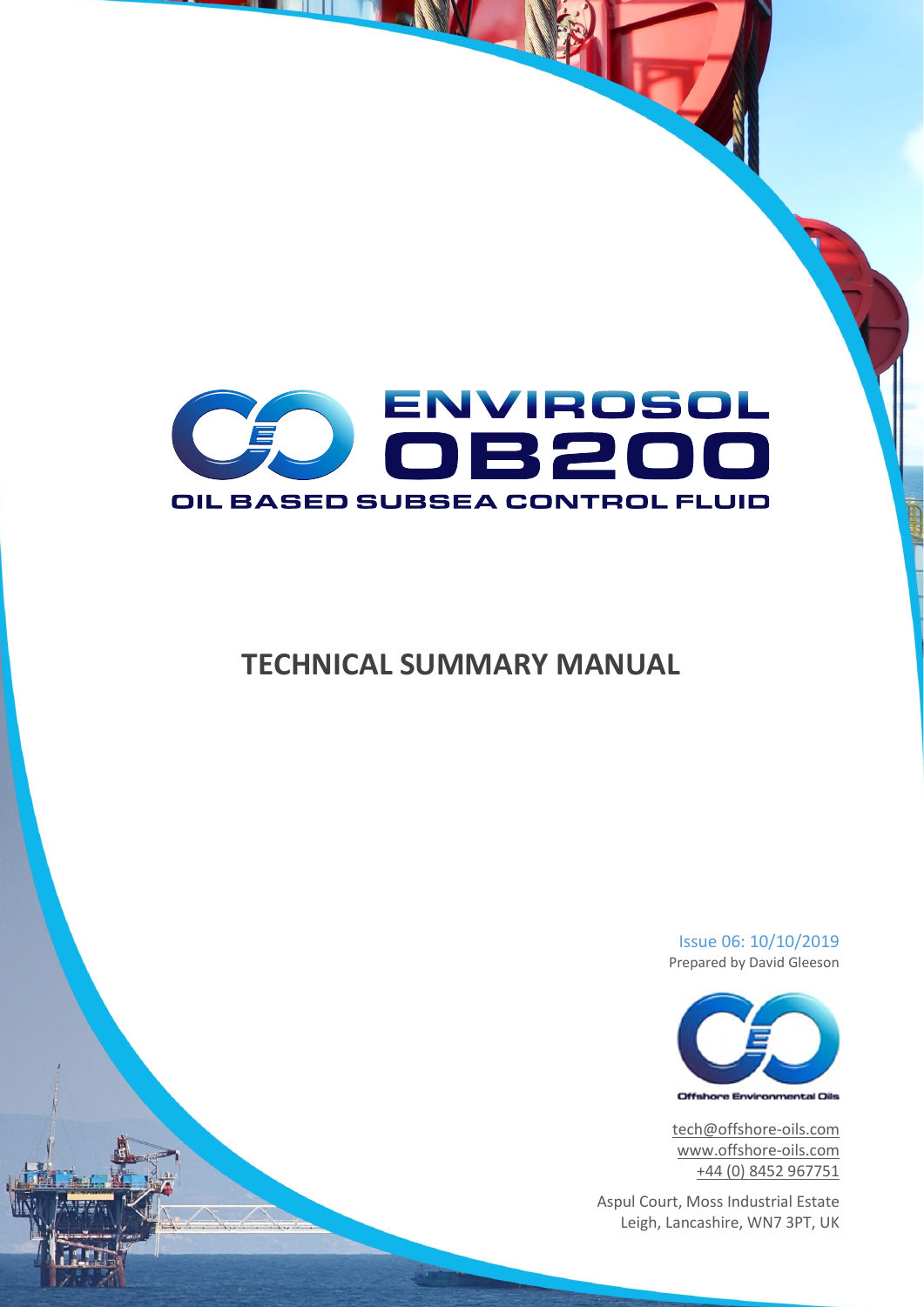

## **1.0 PRODUCT OVERVIEW**

## **OB200 Environmental Oil Subsea Control Fluid**

OB200 is an 'environmental oil' based Subsea Control Fluid capable of operation at up to 200 °C / 392 °F.

OB200 matches the key characteristics of traditional oil based subsea fluids (such as the Brayco Micronic range) but at a fraction of the cost and with a significantly improved environmental profile boasting a Yellow status (Norway), OCNS Class E with no substitutable components (UK), and is expected to meet GOM toxicity requirements.

OB200 can be used to 'top up' existing systems running on Brayco Micronic fluids and is fully compatible in all proportions.

OB200 has been extensively tested for compatibility and stability with materials and fluids commonly used in subsea systems and we standby to assist with material mapping of individual systems prior to conversion.

Offshore Environmental Oils Ltd (OEO) has been producing subsea fluids for many years and our fluids have been used in 100+ projects around the world.

At OEO, in addition to pushing technical boundaries with our high performance products, we have begun producing cheaper and more environmentally acceptable alternatives to 'older' more traditional mainstream technology. This has spawned OB200 which offers real cost savings to Operators while improving their environmental profile.

In addition to OB200, our new 'value range' includes a range of low cost environmental oil based equivalents to mineral oil and an oil based umbilical storage fluid designed to bring operators large savings during project installation.

OB200 is fully compatible with Brayco Micronic SV/3 (and SV/B) and can be used to replace such fluids in existing systems where a stronger focus on environmental discharge is required.

| <b>Issue No.</b> | <b>Revision</b> | <b>Issue Date</b> | <b>Authorised by</b> | <b>Position</b>        |
|------------------|-----------------|-------------------|----------------------|------------------------|
|                  | 0               | January 2018      | D. Gleeson           | <b>R&amp;D Manager</b> |
|                  | 0               | February 2018     | D. Gleeson           | <b>R&amp;D Manager</b> |
| ₹                | 0               | August 2018       | D. Gleeson           | <b>R&amp;D Manager</b> |
| 4                | 0               | August 2018       | D. Gleeson           | <b>R&amp;D Manager</b> |
|                  | 0               | February 2019     | D. Gleeson           | <b>R&amp;D Manager</b> |
|                  | 0               | October 2019      | D. Gleeson           | <b>R&amp;D Manager</b> |

#### **DOCUMENT REVISION HISTORY**

**Please note that this document is subject to revision on a regular basis. Please ensure you have the latest revision before using this data in applications of a critical nature**.

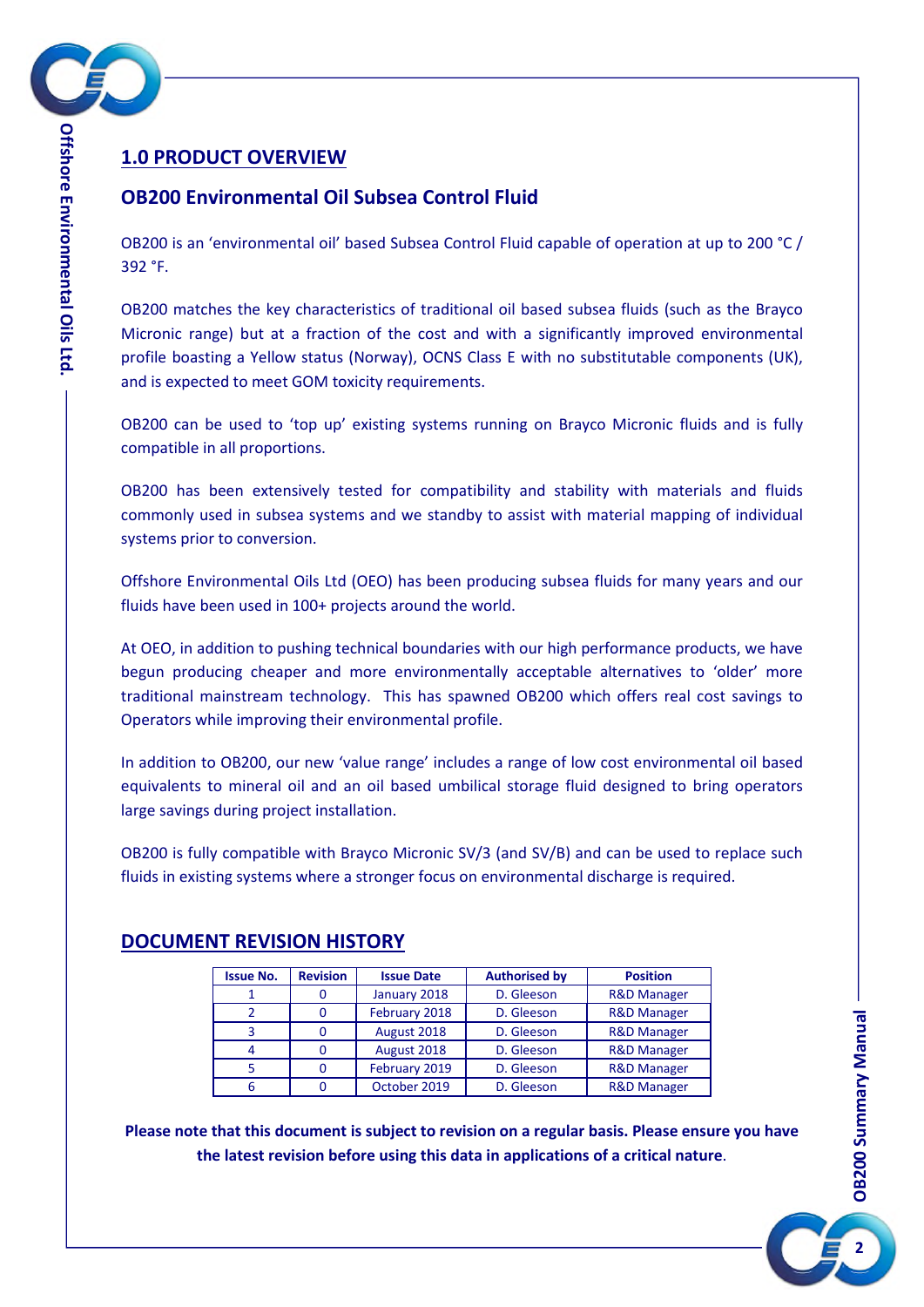

| <b>TABLE OF CONTENTS</b>                                          | Page           |
|-------------------------------------------------------------------|----------------|
| <b>1.0 Product Overview</b>                                       | $\overline{2}$ |
| <b>2.0 Physical Properties Summary</b>                            | 4              |
| <b>3.0 Product Testing</b>                                        | 5              |
| 3.1 Thermal Stability                                             | 5              |
| 3.2 Compatibility with Brayco Micronic SV/3                       | 5              |
| 3.3 Compatibility with Control, Completion and Operational Fluids | 6              |
| 3.4 Metal Compatibility                                           | 6              |
| 3.5 Elastomer Compatibility                                       | 8              |
| 3.6 Fluid Lubricity and Wear                                      | 9              |
| 3.7 OEM Valve Qualification Status                                | 10             |
| 3.8 Sea Water Contamination                                       | 10             |
| 3.9 Water Absorption Versus Time                                  | 11             |
| 3.10 Determination of Saturation Point                            | 11             |
| 3.11 Dewatering Capability of Synthetic Fluid.                    | 12             |
| 3.12 Filterability.                                               | 12             |
| 3.13 Thermoplastic Compatibility                                  | 13             |
| <b>4.0 Some Materials to Avoid</b>                                | 13             |
| <b>5.0 Fluid Cleanliness</b>                                      | 13             |
| <b>6.0 Packaging Options</b>                                      | 13             |

*Information given in this publication is based on Technical Data gained in our own and other laboratories and is believed to be true. However, if the material is used in conditions beyond our control, we can assume no liability for results obtained or damaged incurred through the application of the data present herein.*

**Certified ISO 9001-2015**<br>For the Development, Manufacture and<br>Supply of Speciality Chemicals



Certificate No 2906- QMS-001

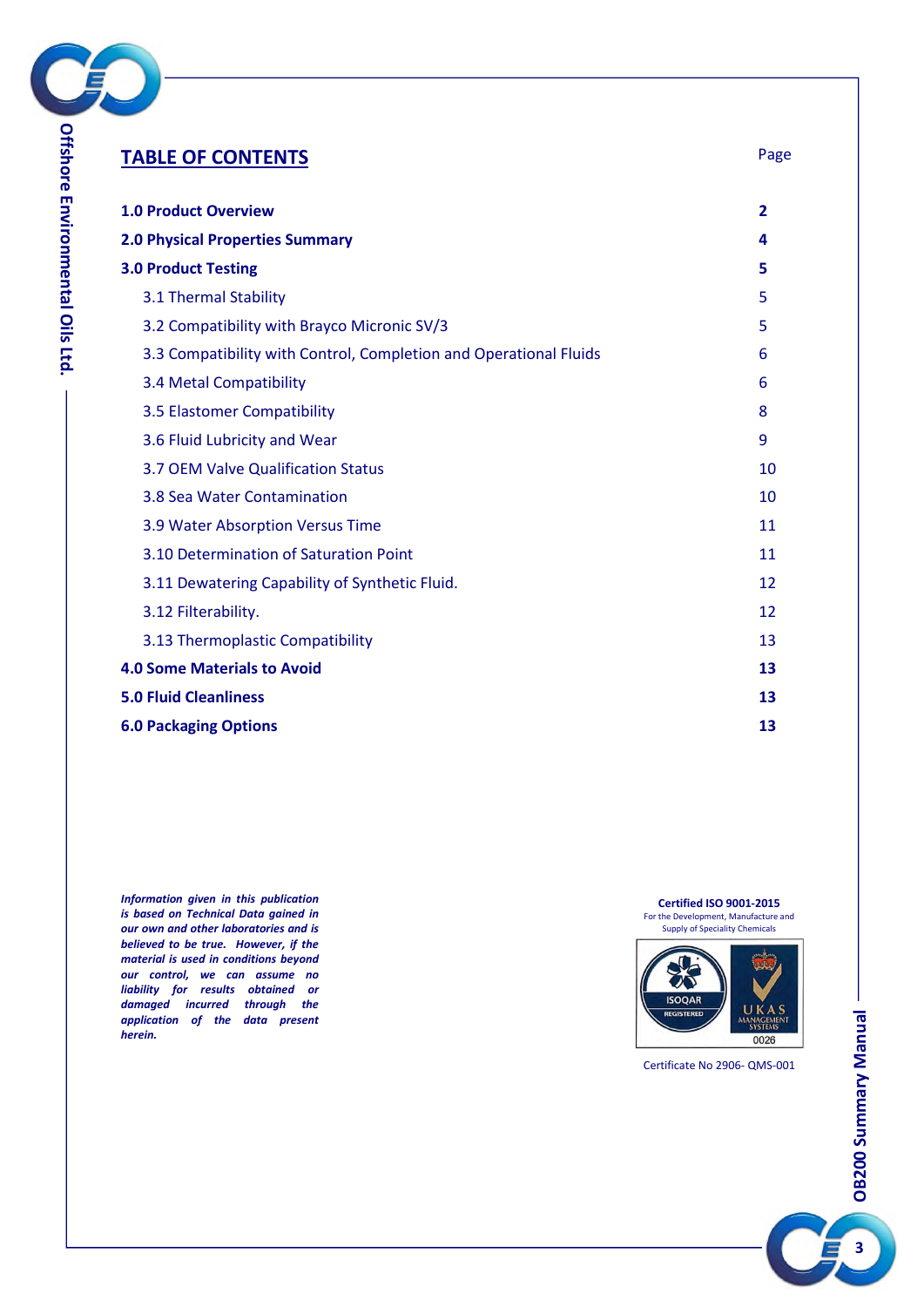

**viro n m e ntal**

**Oils**

**Ltd.**

## **2.0 PHYSICAL PROPERTIES SUMMARY**

| <b>Property</b>                                                              | <b>OB200</b>                               | <b>Test Method</b>                                            |  |  |  |
|------------------------------------------------------------------------------|--------------------------------------------|---------------------------------------------------------------|--|--|--|
| <b>Viscosity (cSt)</b>                                                       |                                            |                                                               |  |  |  |
| @ -20 °C                                                                     | 137.8                                      |                                                               |  |  |  |
| @ 5 °C                                                                       | 32.8                                       |                                                               |  |  |  |
| @ 20 °C                                                                      | 17.7                                       | <b>ASTM D445</b><br>IP71                                      |  |  |  |
| @ 40 °C                                                                      | 9.0                                        | <b>ISO 3104</b>                                               |  |  |  |
| @80 °C                                                                       | 3.64                                       |                                                               |  |  |  |
| @ 100 °C                                                                     | 2.70                                       |                                                               |  |  |  |
| @ 140 °C                                                                     | 1.70                                       |                                                               |  |  |  |
| <b>Viscosity Index</b>                                                       | 149                                        | <b>ASTM D2270</b>                                             |  |  |  |
| <b>Pour Point</b>                                                            | $<$ -40 $^{\circ}$ C                       | <b>IP15</b>                                                   |  |  |  |
| <b>Minimum Operating</b><br><b>Temperature</b>                               | $-30 °C$                                   |                                                               |  |  |  |
| Specific Gravity (g cm <sup>-3</sup> )                                       |                                            |                                                               |  |  |  |
| $@ - 25 °C$                                                                  | 0.882                                      |                                                               |  |  |  |
| @ 5°C                                                                        | 0.863                                      |                                                               |  |  |  |
| @ 20 °C                                                                      | 0.854                                      |                                                               |  |  |  |
| @ 40 °C                                                                      | 0.829                                      | <b>IP365</b>                                                  |  |  |  |
| @80 °C                                                                       | 0.815                                      |                                                               |  |  |  |
| @ 100 °C                                                                     | 0.803                                      |                                                               |  |  |  |
| @ 175 °C                                                                     | 0.755                                      |                                                               |  |  |  |
| <b>Appearance</b>                                                            | Clear, yellow liquid                       |                                                               |  |  |  |
| Flash Point /°C                                                              | >140 °C                                    | <b>ASTM D92 / IP36</b>                                        |  |  |  |
| <b>Upper Temperature Stability</b>                                           | 200 °C                                     |                                                               |  |  |  |
|                                                                              | 17/14/12                                   | <b>ISO 4406</b>                                               |  |  |  |
| <b>Cleanliness Level</b><br>(Minimum)                                        | NAS <sub>6</sub>                           | <b>NAS 1638</b>                                               |  |  |  |
|                                                                              | 6B/6C/6D/6E/6F                             | <b>SAE AS4059</b>                                             |  |  |  |
| <b>Shell 4 Ball</b><br><b>Mean Wear Scar</b><br><b>Diameter</b>              | <b>Mean Wear Scar</b><br>Diameter 0.519 mm | IP239/01<br>1 hour duration, 1475rpm<br>rotation, 30 kgf load |  |  |  |
| <b>Weld Load</b>                                                             | 180 kg                                     | IP239/01<br>10 s, 1475 rpm                                    |  |  |  |
| <b>Solubility in Water</b>                                                   | Insoluble                                  |                                                               |  |  |  |
| <b>Solubility in Mineral / Crude</b><br>Oil                                  | Soluble                                    |                                                               |  |  |  |
| <b>Coefficient of Thermal</b><br>Expansion m <sup>3</sup> /m <sup>3</sup> °C | 0.00064                                    |                                                               |  |  |  |
| Bulk Modulus N/m <sup>2</sup> (x10 <sup>9</sup> )                            | 1.85                                       |                                                               |  |  |  |

*Note these properties are typical for the product but do not constitute a specification*

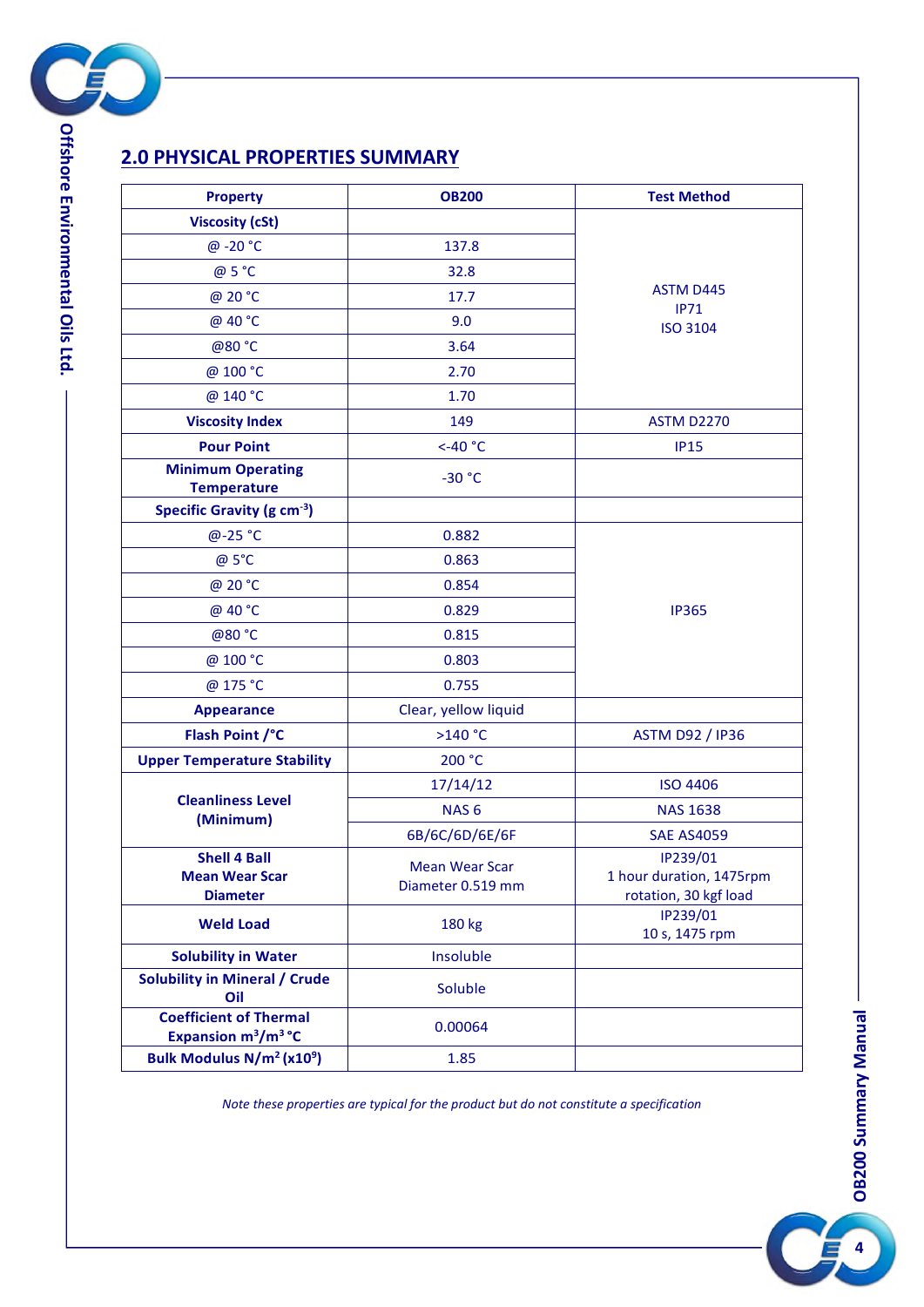

**viro n m e ntal**

**Oils**

**Ltd.**

## **3.0 PRODUCT TESTING**

#### 3.1 THERMAL STABILITY

OB200 has undergone accelerated aging testing based on the procedures laid out in API 17F  $(4<sup>th</sup>$ edition, 2017) and the 8 months results shown below indicate it is considered fit for service at temperatures as high as 200 °C in accordance with API 17F specification. Testing of the fluid after 8 months aging was witnessed by an independent third-party assessor on behalf of an OEM.

| <b>Aging</b><br><b>Temp</b><br>/ °C | <b>Aging</b><br><b>Time</b> | Appearance<br>(relative to<br>unused fluid) | <b>Qualitative</b><br>description<br>of separation<br>in fluid | <b>Weight of</b><br>solids<br>recovered<br>(mg/L of fluid) | <b>Specific</b><br>Gravity<br>@ 20 °C | Lubricity (IP239 Shell 4<br>ball, 1 h wear test, 30 kg<br>load, 1460 rpm)<br><b>Mean Wear Scar Diameter</b> | <b>Viscosity</b><br>@ 40 °C /<br>cSt |
|-------------------------------------|-----------------------------|---------------------------------------------|----------------------------------------------------------------|------------------------------------------------------------|---------------------------------------|-------------------------------------------------------------------------------------------------------------|--------------------------------------|
| <b>None</b>                         | <b>None</b>                 | Clear and bright<br>pale yellow fluid       | <b>None</b>                                                    | $50$                                                       | 0.854                                 | $0.519$ mm                                                                                                  | 8.99                                 |
| 210                                 | 2 Months                    | Clear and bright<br>pale yellow fluid       | <b>None</b>                                                    | 31                                                         | 0.854                                 | $0.524$ mm                                                                                                  | 8.87                                 |
| 210                                 | 6 months                    | Clear and bright<br>vellow fluid            | <b>None</b>                                                    | 17                                                         | 0.854                                 | $0.517$ mm                                                                                                  | 9.27                                 |
| 210                                 | 8 months                    | Clear and bright<br>vellow fluid            | <b>None</b>                                                    | 13                                                         | 0.854                                 | $0.505$ mm                                                                                                  | 9.28                                 |

Low temperature stability studies have also been undertaken, with OB200 remaining visually unchanged after aging at -30 °C for 6 months.

#### 3.2 COMPATIBILITY WITH BRAYCO MICRONIC SV/3

Extensive compatibility studies have been undertaken with Brayco Micronic SV/3 in accordance with the API 17F specification including: -

- Compatibility at 5, 20, 70 °C.
- % v/v mixing ratios of 90:10, 75:25, 50:50, 25:75 and 10:90 at each temperature.

In all cases, the changes to the appearance, viscosity or pour point of the mixtures of OB200 and Brayco Micronic SV/3 or SV/B after 4 weeks all meet the acceptance criteria of the specification and were confirmed by an independent third-party laboratory.

In addition to the standard 4 weeks testing, the OB200 – Brayco Micronic SV/3 mixture testing above has been extended to 8 months currently based on the API 17F protocol and is currently ongoing. Using the Arrhenius equation acceleration profile (for every 10°C increase the reaction rate doubles), at a test temperature of 70 °C for 8 months, this equates to approximately 700 years at 4 °C.

OB200 – Brayco Micronic SV/3 mixtures have also been tested at 150 °C for 1 month based on the above API 17F criteria to ensure mixed fluid compatibility at higher temperatures. Testing shows the fluids meet the acceptance criteria of the API 17F specification and are continuing.

Please contact us for a full report on the compatibility on OB200 with Brayco Micronic SV/3.

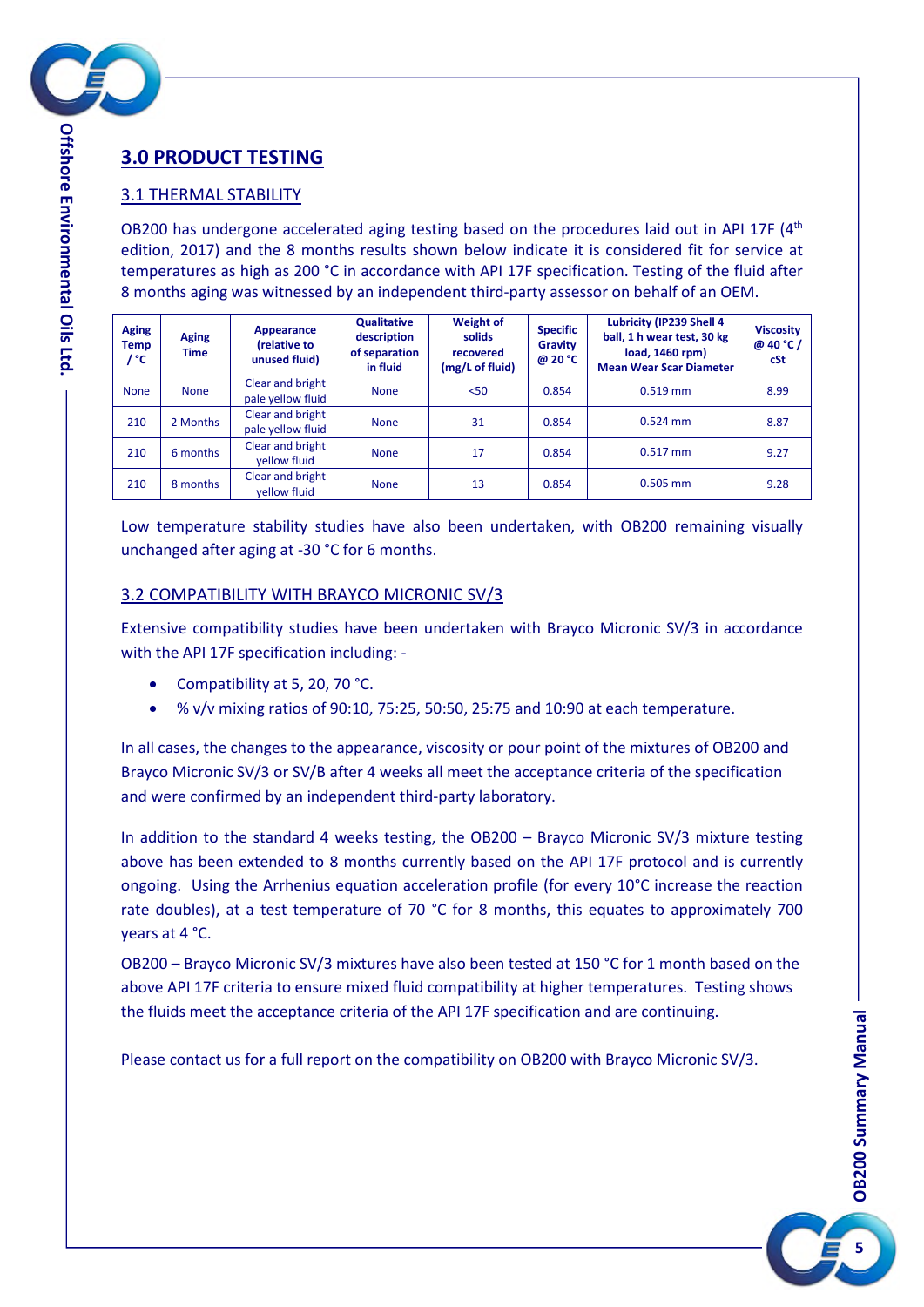

#### 3.3 COMPATIBILITY WITH CONTROL, COMPLETION AND OPERATIONAL FLUIDS

Extensive compatibility studies have been undertaken with a range of commonly used control, completion and operational fluids based on the API 17F specification. Fluids tested for compatibility include: -

- Brayco Micronic SV/3, CLEO, HDEO<sup>EP</sup>, USF 04.
- Aqualink HT804, Oceanic HW443, Oceanic HW540, Oceanic HW540E, Oceanic HW740R, Pelagic 100, Transaqua HT-2.
- Calcium chloride and bromide, zinc bromide, potassium and caesium formate brines.
- Separator crude oil, 35% Hydrochloric Acid, Methanol, Monoethylene Glycol, Silicon Oil.

Please contact us for the detailed compatibility results for each fluid.

#### 3.4 METAL COMPATIBILITY

OB200 has undergone compatibility testing with a wide range of metals based on API 17F specification and our results after 12 weeks aging at 70  $^{\circ}$ C show the materials meet the requirements of the test after 12 weeks aging as shown overleaf. The materials listed in the API 17F specification were reviewed by an independent third-party assessor on behalf of an OEM.

| 6% Ni Bonded Tungsten Carbide      | Becol (UNS C17200)        | Monel Alloy 400                          |
|------------------------------------|---------------------------|------------------------------------------|
| 9Cr1Mo Alloy 18-22C                | Brass CZ101 (UNS C22000)  | Monel Alloy K500                         |
| 10% Ni Bonded Tungsten Carbide     | Brass CZ102 (UNS C23000)  | <b>MP35N</b>                             |
| $17 - 4 - PH$                      | Brass CZ106 (UNS C26000)  | Multicore 1.2mm Wire Lead solder, 296 -  |
| AICNC10                            | Brass CZ108 (UNS C27200)  | 301°C Melting Point, 93.5% Lead, 5%      |
| AISI A29 4340                      | Brass CZ120 (UNS C37700)  | <b>Nibron Special</b>                    |
| <b>AISI A350 LF2</b>               | <b>Brass (UNS C46400)</b> | Nickel Aluminium Bronze 2.1504           |
| <b>AISI 410</b>                    | BS 735A50 (Spring Steel)  | Nitronic 50                              |
| <b>AISI 420</b>                    | <b>Chrome Core</b>        | Phosphor Bronze PB102                    |
| <b>AISI 440C</b>                   | Copper                    | <b>Silicon Nitride</b>                   |
| AISI 515-60 (UNS K02401)           | CuAl10Ni                  | <b>Stainless Steel 304</b>               |
| AISI 51B60H Spring                 | <b>DGS1043</b>            | Stainless Steel 316 Plate, Nut and Bolt  |
| AISI 1040                          | Duplex 9490               | Stainless Steel 316 Galvanic Couple with |
| AISI 4130                          | Elgiloy                   | <b>Carbon Steel Nut and Bolt</b>         |
| AISI 4140                          | Hidron I30                | <b>Stainless Steel 316 Ti</b>            |
| AISI 6150                          | Inconel 625               | <b>Stainless Steel 416</b>               |
| Alloy 450 (UNS S45000)             | Inconel 718               | <b>Stainless Steel 431</b>               |
| Aluminium 6082-T6                  | Inconel 725               | <b>Super Duplex AM8831</b>               |
| <b>Aluminium Bronze ASTM B418</b>  | Inconel 725 GV50H         | <b>Titanium</b>                          |
| <b>Aluminium Bronze HM9843</b>     | Inconel 825               | Toughmet 3 AT110 (UNS C72900)            |
| Aluminium Bronze UNS C63000        | Inconel 925               | Tungum (UNS C69100)                      |
| A182 F22 (UNS K21590)              | <b>KR16</b>               | <b>Umbilical TP19D</b>                   |
| A182 F51 (UNS S31803 Super Duplex) | <b>Kvaernar Umbilical</b> | <b>Zirconia</b>                          |
| A182 F53 (UNS 32750 Super Duplex)  | <b>Magnesium</b>          |                                          |
| A182 F55 (UNS S32760 Super Duplex) | <b>Mild Steel</b>         |                                          |

#### **Metals compatibility after 12 weeks immersed in OB200 at 70 °C**

#### **Coatings Compatibility after 12 weeks immersed in OB200 at 70 °C**

| 36CrNiMo4 (OEM)                   | <b>Inconel 725 Silver Coated</b>      | Sermagard 1105 + Everslik1201    |
|-----------------------------------|---------------------------------------|----------------------------------|
| <b>Electroless Nickel Plated</b>  | Molycoat D-7409 (CWST)                | + Xylan 1400 (CWST)              |
| Everslik 1201 (OEM Specification) | Niklad ELV811 Coated A182 F22         | <b>Xylan 1014 (CWST)</b>         |
| Everslik 1201 (CWST)              | Rislan                                | Xylan 1052 (CWST)                |
| Everslik 1201 + 1301 (CWST)       | Sermagard 1105 (CWST)                 | Xylan 1400 (CWST)                |
| Everslik 1301 (CWST)              | Sermagard 1105 + 1280                 | Xylan 1424 (CWST)                |
| Inconel 718 Gold Coated           | (OEM Specification)                   | Zinc Phosphate Coated Mild Steel |
| <b>Inconel 718 Silver Coated</b>  | Sermagard 1105 + Everslik 1201 (CWST) |                                  |
|                                   |                                       |                                  |

#### **Bonding Compatibility after 12 weeks immersed in OB200 at 70 °C**

| Stainless Steel 304 - Araldite 2012 | Stainless Steel 304 – Loctite 242 | Stainless Steel 304 - Loctite 401 |
|-------------------------------------|-----------------------------------|-----------------------------------|

**6**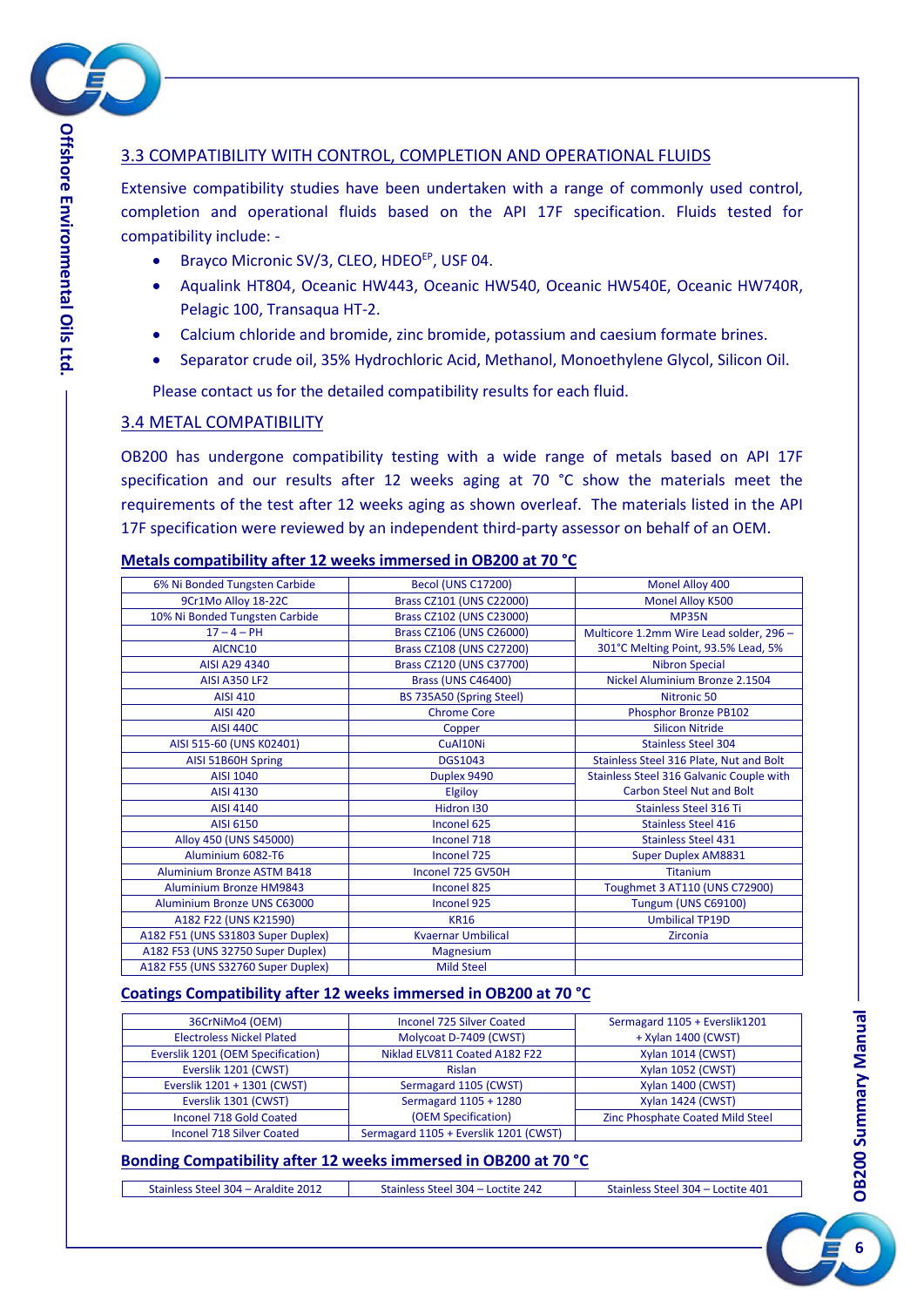

**viro n m e ntal**

**Oils**

**Ltd.**

#### **Metals compatibility after 12 weeks immersed in OB200 with 10% Sea Water at 70 °C**

| 6% Ni Bonded Tungsten Carbide      | Brass CZ106 (UNS C26000)  | Monel Alloy 400                          |
|------------------------------------|---------------------------|------------------------------------------|
| 10% Ni Bonded Tungsten Carbide     | Brass CZ108 (UNS C27200)  | Monel Alloy K500                         |
| $17 - 4 - PH$                      | Brass CZ120 (UNS C37700)  | <b>MP35N</b>                             |
| AICNC10                            | <b>Brass (UNS C46400)</b> | Nitronic 50                              |
| <b>AISI 410</b>                    | BS 735A50 (Spring Steel)  | <b>Nibron Special</b>                    |
| <b>AISI 420</b>                    | <b>Chrome Core</b>        | Nickel Aluminium Bronze 2.1504           |
| <b>AISI 440C</b>                   | Copper                    | Phosphor Bronze PB102                    |
| AISI 515-60 (UNS K02401)           | CuAl10Ni                  | <b>Silicon Nitride</b>                   |
| AISI 51B60H Spring                 | <b>DGS1043</b>            | <b>Stainless Steel 304</b>               |
| AISI 4130                          | Duplex 9490               | Stainless Steel 316 Plate, Nut and Bolt  |
| AISI 4140                          | <b>Elgiloy</b>            | Stainless Steel 316 Galvanic Couple with |
| Alloy 450 (UNS S45000)             | Hidron I30                | <b>Carbon Steel Nut and Bolt</b>         |
| <b>Aluminium Bronze ASTM B418</b>  | Inconel 625               | <b>Stainless Steel 316 Ti</b>            |
| <b>Aluminium Bronze HM9843</b>     | Inconel 718               | <b>Stainless Steel 416</b>               |
| Aluminium Bronze UNS C63000        | Inconel 725               | <b>Stainless Steel 431</b>               |
| A182 F22 (UNS K21590)              | Inconel 725 GV50H         | <b>Super Duplex AM8831</b>               |
| A182 F51 (UNS S31803 Super Duplex) | Inconel 825               | <b>Titanium</b>                          |
| A182 F53 (UNS 32750 Super Duplex)  | Inconel 925               | Toughmet 3 AT110 (UNS C72900)            |
| A182 F55 (UNS S32760 Super Duplex) | <b>KR16</b>               | Tungum (UNS C69100)                      |
| <b>Becol (UNS C17200)</b>          | <b>Kvaernar Umbilical</b> | <b>Umbilical TP19D</b>                   |
| Brass CZ101 (UNS C22000)           | <b>Mild Steel</b>         | Zirconia                                 |
| Brass CZ102 (UNS C23000)           |                           |                                          |

#### **Coatings Compatibility after 12 weeks immersed in OB200 with 10% Sea Water at 70 °C**

| 36CrNiMo4 (OEM)                   | Inconel 718 Silver Coated        | Sermagard 1105 + Everslik 1201 (CWST) |
|-----------------------------------|----------------------------------|---------------------------------------|
| <b>Electroless Nickel Plated</b>  | <b>Inconel 725 Silver Coated</b> | <b>Xylan 1014 (CWST)</b>              |
| Everslik 1201 (OEM Specification) | Niklad ELV811 Coated A182 F22    | <b>Xylan 1400 (CWST)</b>              |
| Everslik 1201 + 1301 (CWST)       | <b>Rislan</b>                    | Xylan 1424 (CWST)                     |
| Everslik 1301 (CWST)              | Sermagard 1105 + 1280            | Zinc Phosphate Coated Mild Steel      |
| Inconel 718 Gold Coated           | (OEM Specification)              |                                       |

Metal compatibility testing to API 17F also requires testing at 10 °C above the maximum operating temperature to be undertaken with approval after 6 months testing. A summary of the results after aging for 7 or 8 months is tabulated below, showing that neat OB200 has excellent compatibility with 17-4-PH and Stainless Steel 316 with corrosion rates of ≤0.1 µm per annum and corrosion rates ≤1.1 µm per annum in the presence of 10% sea water. Testing of the fluid after 7 or 8 months aging was witnessed by an independent third-party assessor on behalf of an OEM.

#### **Metal Compatibility at Maximum Operating Temperature + 10 °C**

| <b>Aging</b><br>time | <b>Metal</b>                  | <b>Metal</b><br>Appearance | <b>Appearance of fluid</b><br>(solids / sludge) | <b>Initial</b><br>Weight $/g$ | Aged<br>Weight $/g$ | Weight<br>Loss $/mg$ | <b>Corrosion rate</b><br>(um per annum) |
|----------------------|-------------------------------|----------------------------|-------------------------------------------------|-------------------------------|---------------------|----------------------|-----------------------------------------|
|                      | $17 - 4 - PH$                 | Clear and                  | Clear and bright                                | 100.1940                      | 100.1936            | 0.4                  | 0.10                                    |
|                      | (UNS S17400)                  | bright                     | yellow fluid, no solids                         | 99.9559                       | 99.9557             | 0.2                  | 0.05                                    |
| 2 months             |                               |                            |                                                 | 99.4854                       | 99.4850             | 0.4                  | 0.10                                    |
|                      | <b>Stainless</b>              | Clear and                  | Clear and bright                                | 18.6157                       | 18.6156             | 0.1                  | 0.02                                    |
|                      | Steel 316                     | bright                     | yellow fluid, no solids                         | 18.5486                       | 18.5484             | 0.2                  | 0.04                                    |
|                      |                               |                            |                                                 | 18.5696                       | 18.5695             | 0.1                  | 0.02                                    |
| 8 months             | $17 - 4 - PH$<br>(UNS S17400) | Clear and<br>bright        | Clear and bright                                | 99.7090                       | 99.7090             | 0.0                  | 0.00                                    |
|                      |                               |                            | yellow / orange fluid,                          | 99.4562                       | 99.4557             | 0.5                  | 0.03                                    |
|                      |                               |                            | no solids                                       | 99.5360                       | 99.5364             | $-0.4$               | $-0.02$                                 |
|                      | <b>Stainless</b>              | Clear and<br>bright        | Clear and bright                                | 15.1348                       | 15.1344             | 0.4                  | 0.02                                    |
|                      | Steel 316                     |                            | yellow / orange fluid,                          | 15.2247                       | 15.2243             | 0.4                  | 0.02                                    |
|                      |                               |                            | no solids                                       | 15.2365                       | 15.2362             | 0.3                  | 0.01                                    |

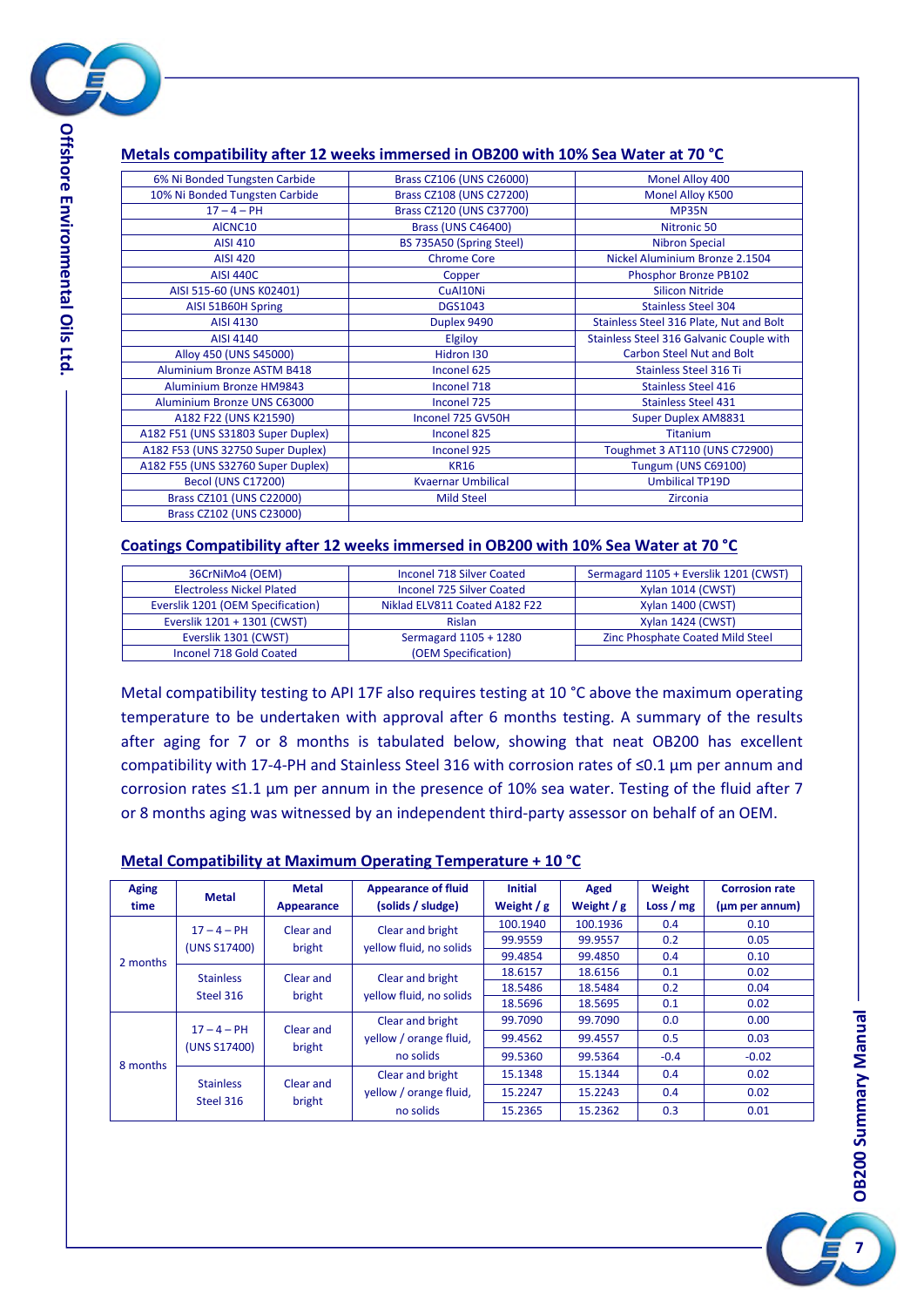

| <b>Aging</b> | <b>Metal</b>                  | <b>Metal</b>               | <b>Appearance of fluid</b>                     | <b>Initial</b> | Aged        | Weight     | <b>Corrosion rate</b> |
|--------------|-------------------------------|----------------------------|------------------------------------------------|----------------|-------------|------------|-----------------------|
| time         |                               | Appearance                 | (solids / sludge)                              | Weight $/g$    | Weight $/g$ | Loss $/mg$ | (um per annum)        |
|              |                               |                            | Two phases, OB200                              | 4.9240         | 4.9222      | 1.8        | 2.59                  |
|              | $17 - 4 - PH$<br>(UNS S17400) | Slight dulled              | clear*, sea water clear,<br>very slight mobile | 4.9108         | 4.9089      | 1.9        | 2.73                  |
|              |                               |                            | deposits                                       | 4.9299         | 4.9282      | 1.7        | 2.44                  |
| 2 months     | <b>Stainless</b><br>Steel 316 | Clear and<br>bright        | Two phases, OB200                              | 18.4932        | 18.4898     | 3.4        | 0.62                  |
|              |                               |                            | clear*, sea water clear,<br>very slight mobile | 18.5953        | 18.5915     | 3.8        | 0.69                  |
|              |                               |                            | deposits                                       | 18.5767        | 18.5731     | 3.6        | 0.66                  |
|              | $17 - 4 - PH$                 | Darkened /                 | Two phases, OB200                              | 4.9237         | 4.9214      | 2.3        | 0.95                  |
|              | (UNS S17400)                  | <b>Black</b>               | clear, orange <sup>*</sup> , sea               | 4.9368         | 4.9354      | 1.4        | 0.58                  |
| 7 months     |                               |                            | water clear, colourless                        | 4.8889         | 4.8863      | 2.6        | 1.08                  |
|              | <b>Stainless</b>              | Darkened /                 | Two phases, OB200                              | 18.6333        | 18.6293     | 4.0        | 0.21                  |
|              |                               | Brown / Black<br>Steel 316 | clear, orange*, sea                            | 18.5034        | 18.4997     | 3.7        | 0.20                  |
|              |                               |                            | water clear, colourless                        | 18.3472        | 18.3436     | 3.6        | 0.19                  |

#### **Metal Compatibility with 10% Sea Water at Maximum Operating Temperature +10 °C**

\* OB200 is clear and bright on removal from the oven; however, it then becomes hazy on cooling due to the fluid being fully saturated with sea water, the fluid then clears upon standing.

#### 3.5 ELASTOMER COMPATIBILITY

The results for OB200 after 3 months aging show good compatibility with a range of elastomers in testing based on the API 17F specification with the elastomers under test tabulated below.

#### **Elastomer compatibility at 70 °C (3 month aged) for OB200**

| AC 155 (Accuseal)                        | HNBR H9T20 (Trelleborg)              | PEEK 450G (Victrex)                      |
|------------------------------------------|--------------------------------------|------------------------------------------|
| AC 157 (Accuseal)                        | HNBR KB163 90 Shore A (Parker)       | <b>PEEK 1000 (OEM)</b>                   |
| AC 173 (Accuseal)                        | Hytrel 6356 (Du Pont)                | PEEK W4685 (Parker)                      |
| Acetal (OEM)                             | Hytrel 7246 (Du Pont)                | PEEK W4738 (Parker)                      |
| Arlon 1555 (Greene Tweed)                | NBR K09G 90 Shore A (Pimseal)        | Polyamide-Imide (Solvay)                 |
| Carbon Fibre (Carbon Fibre Seal Company) | <b>NBR N107-90 (Parker)</b>          | POM (polyoxymethylene) (OEM)             |
| Chemraz 510 (Green Tweed)                | <b>NBR N300-90 (Parker)</b>          | <b>Polypropylene (Direct Plastics)</b>   |
| Chemraz 600 (Green Tweed)                | NBR N552-90 90 Shore A (Parker)      | <b>PVC (Direct Plastics)</b>             |
| Ducoflex Hose Grade 350-13-33-06T (Duco) | NBR N674-70 70 Shore A (Parker)      | PTFE (OEM)                               |
| Epichlorohydrin Bladder (OEM)            | <b>NBR N702-90 (Parker)</b>          | Torlon 4203 Polyamide-Imide (Solvay)     |
| FFKM PFR06HC 90 Shore A (Solvay)         | <b>NBR N756-75 (Parker)</b>          | <b>Turcon M12 (Trelleborg)</b>           |
| FFKM PKR95HT 90 Shore A (Solvay)         | <b>NBR N1059-90 (Parker)</b>         | <b>Turcon T05 (Trelleborg)</b>           |
| FKM FOR 7352 (Solvay)                    | NBR N4263 (Parker)                   | <b>Turcon T40 (Trelleborg)</b>           |
| FKM FOR 9381 92 Shore A (Solvay)         | NBR N4274 Polypak (Parker)           | Turcon T42 (Trelleborg)                  |
| FKM P757 92 Shore A (Solvay)             | NBR N7023 70 Shore A (Trelleborg)    | <b>Turcon T46 (Trelleborg)</b>           |
| FKM P959 93 Shore A (Solvay)             | NBR 8021 (Pimseal)                   | Turcon T51 (Trelleborg)                  |
| FKM PL855 91 Shore A (Solvay)            | NBR 8095 (Pimseal)                   | Ultra High Molecular Weight Polyethylene |
| FKM VBR X856 90 Shore A (Clwyd)          | NBR 8097 (Pimseal)                   | (UHMWPE)                                 |
| FKM V70GA 70 Shore A (Trelleborg)        | NBR 8100 (Pimseal)                   | Viton 8006 (Pimseal                      |
| FKM VPL85540 92 Shore A (Solvay)         | NBR N9002 90 Shore A (Trelleborg)    | Viton 8096 (Pimseal)                     |
| FKM VPL 85730 91 Shore A (Solvay)        | NBR70 K6 (GAPI Compounds)            | Viton 8101 (Pimseal)                     |
| FKM PL958 91 Shore A (Solvay)            | NBR Solesele Type G (James Walker)   | Viton Extreme 90 Shore A (Clwyd)         |
| FKM V1238-95 95 Shore A (Parker)         | <b>NBR Univoil 80 (James Walker)</b> | Viton FR20/70 (James Walker)             |
| Fluoroloy Q9 (Saint Gobain Seals)        | <b>Neolastic NBR (Neolastic)</b>     | Viton V747-75 (Parker)                   |
| <b>GRP Fibreglass (OEM)</b>              | Nylon 11 (OEM)                       | Viton V858-95 (Parker)                   |
| HNBR 8026 (Pimseal)                      | Orkot TXM C338 (Trelleborg)          | <b>XLPE Umbilical (OEM)</b>              |
| HNBR N4007 90 Shore A (Parker)           | Orkot C380 (Trelleborg)              | XNBR 90 (Parker)                         |
| HNBR 8097 (Pimseal)                      | <b>Orkot TLM (Trelleborg)</b>        | Zurcon Z80 (Trelleborg)                  |
| HNBR H8T30 (Trelleborg)                  | <b>Orkot TXMM (Trelleborg)</b>       |                                          |
|                                          |                                      |                                          |

OB200 has been found to be incompatible with silicone and EPDM materials tested to date, which is typical for oil-based fluids.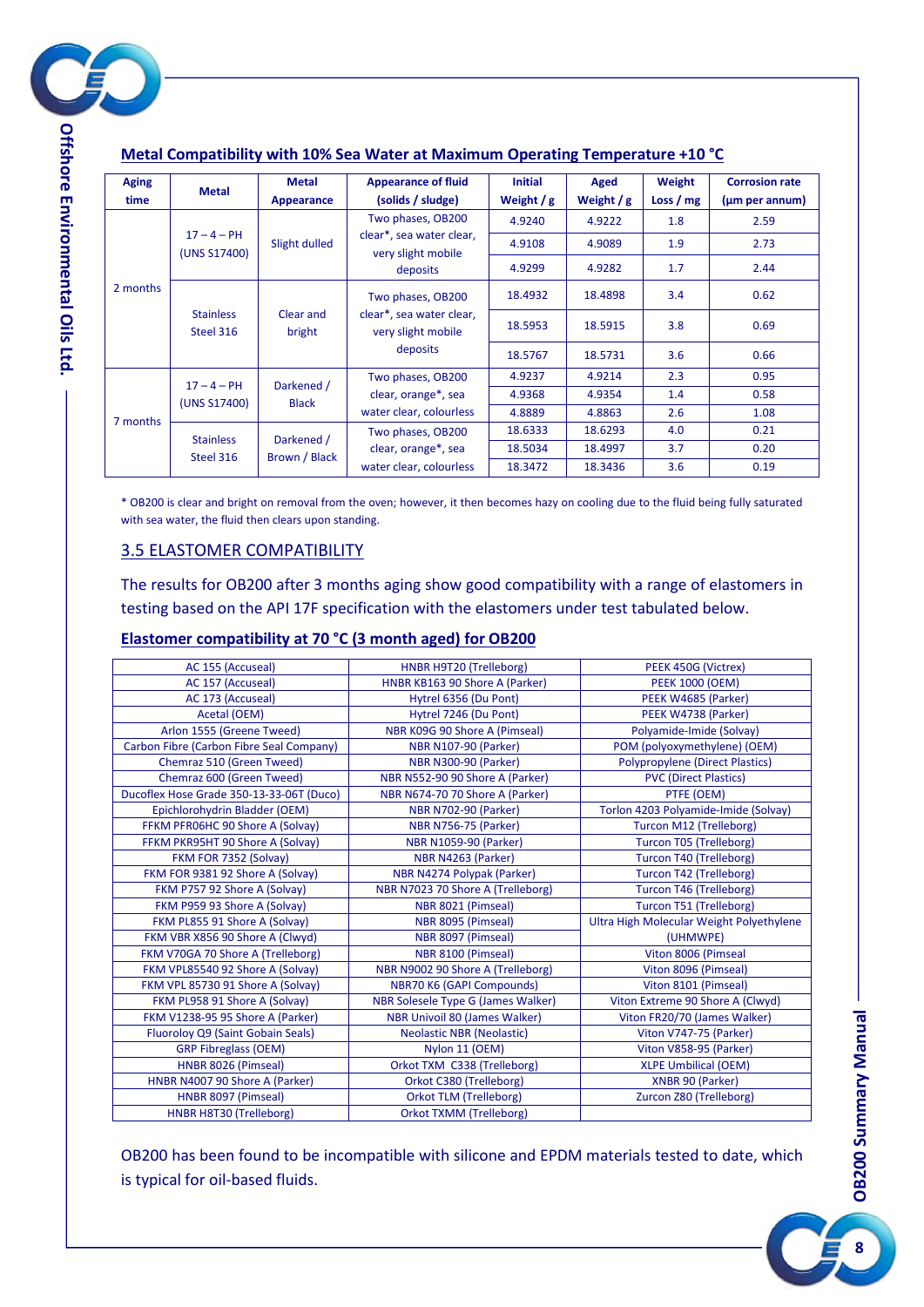

High temperature elastomer compatibility testing to API 17F testing also requires 3 months testing at 10 °C above the maximum operating temperature to be undertaken with FFKM 90 (Chemraz 510), PTFE and PEEK. These materials have been tested and all meet the requirements of API 17F after aging for 3 months for a maximum operating temperature of 200 °C

*Please note that while testing based on API 17F (Annex C) is considered one of the most robust standard elastomer testing regimes available, this does not qualify elastomers for use at the test temperature and is instead an accelerated test to provide compatibility information at typical storage and operational temperatures. To be more specific, in line with the Arrhenius rate equation, testing for 3 months at 70 °C provides an accelerated compatibility profile covering up to 2 years at 40°C during storage, and 20+ years at seabed temperatures. If materials are to be used at temperatures above 40°C for periods in excess of 2 years, then further testing at elevated temperatures would be recommended to confirm compatibility.*

#### 3.6 FLUID LUBRICITY AND WEAR

#### 3.6.1 Shell 4 Ball Test

Lubricity testing using the Shell 4 ball method as described in the API 17F specification have been undertaken by an independent testing laboratory and are outlined below.

#### 3.6.1.a One Hour 4 Ball Wear Test

The results obtained for the one-hour wear tests at 30 kg load at 1475 (+/-25) rpm are shown below in table 2 with the mean wear scar diameters measured for OB200 demonstrating >50% reduction in wear than the acceptance criteria of 1.2 mm.

| Lubricant    | <b>Scar</b><br><b>Diameter</b><br><b>Rubbing</b><br><b>Direction</b><br>Ball 1 (mm) | <b>Scar</b><br><b>Diameter</b><br><b>Right Angle</b><br><b>Direction</b><br>Ball 1 (mm) | Scar<br><b>Diameter</b><br><b>Rubbing</b><br><b>Direction</b><br>Ball 2 (mm) | Scar<br><b>Diameter</b><br><b>Right Angle</b><br><b>Direction</b><br>Ball 2 (mm) | <b>Scar</b><br><b>Diameter</b><br><b>Rubbing</b><br><b>Direction</b><br>Ball 3 (mm) | <b>Scar</b><br><b>Diameter</b><br><b>Right Angle</b><br><b>Direction</b><br>Ball 3 (mm) | <b>Average Scar</b><br><b>Diameter</b><br><b>MWSD</b><br>(mm) | <b>Comments</b> |
|--------------|-------------------------------------------------------------------------------------|-----------------------------------------------------------------------------------------|------------------------------------------------------------------------------|----------------------------------------------------------------------------------|-------------------------------------------------------------------------------------|-----------------------------------------------------------------------------------------|---------------------------------------------------------------|-----------------|
| <b>OB200</b> | 0.5306                                                                              | 0.5102                                                                                  | 0.5306                                                                       | 0.5000                                                                           | 0.5306                                                                              | 0.5102                                                                                  | 0.519                                                         | Wear scar oval  |

#### 3.6.1.b 4 Ball Weld Point Load

The results obtained for the weld load tests at 1475 (+/-25) rpm. The initial test load showed that OB200 passes the API 17F specification requiring a weld load of >120 kg.

| <b>Lubricant</b> | <b>Initial Test</b><br>Load (kg) | <b>Initial Seizure</b><br>Load (kg) | <b>Weld Point</b><br>Load (kg) | <b>Duration of Load</b><br>steps (sec) | <b>RPM</b> | Comments |
|------------------|----------------------------------|-------------------------------------|--------------------------------|----------------------------------------|------------|----------|
| <b>OB200</b>     | 10                               | 80                                  | 180                            | 10                                     | 1475       |          |

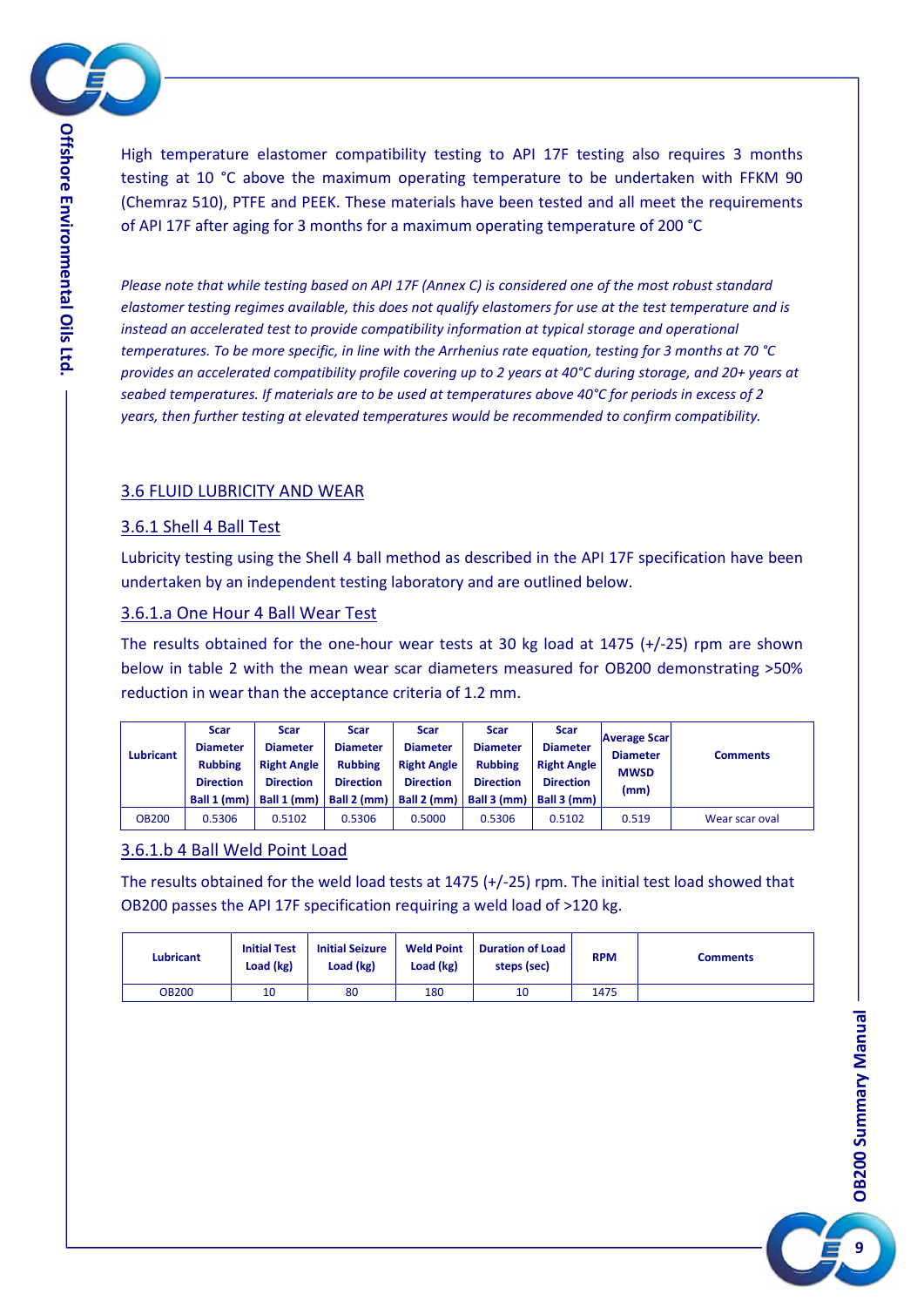

## 3.7 OEM VALVE QUALIFICATION STATUS

The table below summarises the OEM valve qualification status for OB200.

| <b>Manufacturer</b> | <b>Valve</b>                                                                | <b>Test Summary</b>                                                                                                                                                                                                                                                                               |  |  |  |  |
|---------------------|-----------------------------------------------------------------------------|---------------------------------------------------------------------------------------------------------------------------------------------------------------------------------------------------------------------------------------------------------------------------------------------------|--|--|--|--|
| Aker                | <b>LP Selector DCV</b>                                                      | 25,000 cycles functionality test - passed<br>No fluid leakage when energised & deenergised.<br>Drop out pressure, interflow latch in and drop outs within specification                                                                                                                           |  |  |  |  |
|                     | (Pilot 380 Bar, Supply 569 Bar)                                             | throughout test - passed<br>Post testing visual assessment by OEM - passed                                                                                                                                                                                                                        |  |  |  |  |
| Aker                | <b>Choke Valve</b><br>(Pilot and Supply Pressure 379/379)<br>Bar)           | 1,000,000 cycles.<br>No fluid leakage when energised & deenergised.<br>Drop out pressure, interflow latch in and drop outs within specification<br>throughout test - passed                                                                                                                       |  |  |  |  |
| Aker                | <b>HP Selector DCV</b><br>380 Bar pilot & 1034 Supply<br>pressure           | 25,000 cycles functionality test - passed<br>No fluid leakage when energised & deenergised.<br>Drop out pressure, interflow latch in and drop outs within specification<br>throughout test - passed<br>Post testing visual assessment by OEM - passed                                             |  |  |  |  |
| <b>Bifold</b>       | 690 Bar Mono-stable<br>FPS10/S3(M16PR)/M2/32/NC/N/3-<br>24D/90S/FLA/PT(BLK) | 25,000 cycles functionality test - passed<br>No fluid leakage when energised & deenergised.<br>De-latch pressure, max and min WP leakage & max and min pressure<br>response to minimum voltage within specification throughout test -<br>passed<br>Post testing visual assessment by OEM - passed |  |  |  |  |
| Webster             | DCV (ex Toni Field)<br>(Pilot & Supply pressure 345 Bar)                    | 5000 cycles functionality test to SFS TP5196. Checks to include leakage,<br>interflow, latch in and drop outs.                                                                                                                                                                                    |  |  |  |  |

In addition to the above, DCV testing to simulate the conversion of a system from Brayco Micronic SV/3 to OB200 by testing sequential mixtures of Brayco and OB200 has been undertaken successfully using an Aker LP Selector DCV valve (Pilot & Supply pressure 379 Bar). Specifically, a 25,000 cycles functionality test was undertaken with the following fluid mixtures: -

| <b>Cycles</b>     | % v/v Brayco Micronic SV/3 | % v/v OB200 |  |  |
|-------------------|----------------------------|-------------|--|--|
| $0 - 5,000$       | 100                        |             |  |  |
| $5,000 - 10,000$  |                            | 25          |  |  |
| $10,000 - 15,000$ |                            | 50          |  |  |
| $15,000 - 20,000$ |                            | 75          |  |  |
| $20,000 - 25,000$ |                            | 100         |  |  |

The mixed fluid samples successfully completed the 25,000-cycle test program well within the operational requirements of the valve manufacturer.

Please contact us for a full report on the DCV testing summarised above.

#### 3.8 SEA WATER CONTAMINATION

#### Static testing

Static compatibilities of OB200 with 5 and 10% sea water in accordance with API 17F have been undertaken across a range of temperatures. OB200 shows only a slight haze in the oil phase when cooling from 70 °C.

#### Dynamic testing.

Dynamic compatibility testing has been undertaken in accordance with API 17F at 5 °C, with OB200 meeting the acceptance criteria when tested. The full results are available on request.

**OB200Summary Manual**



**Offsh ore En viro n m e ntal Oils Ltd.**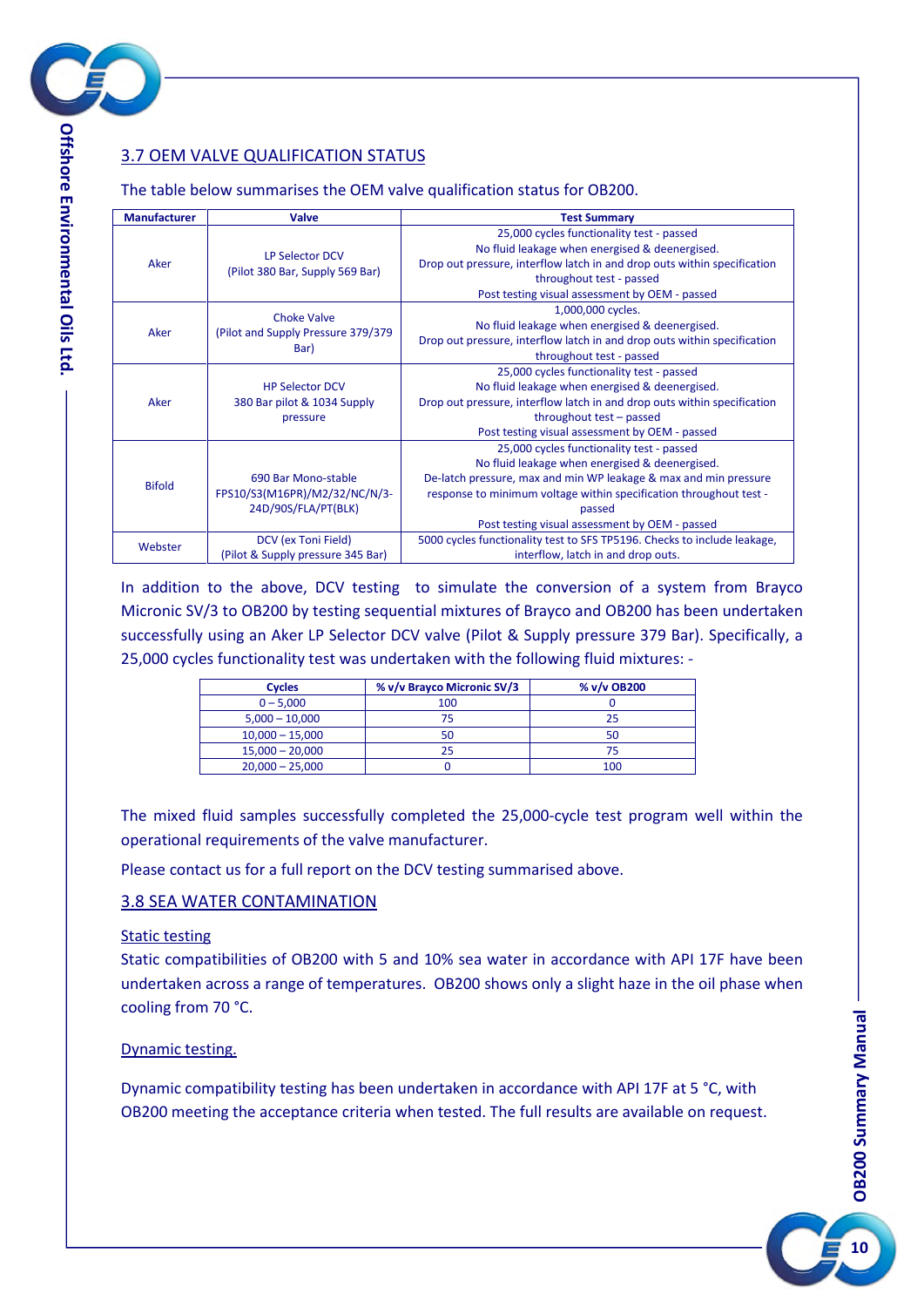

#### 3.9 WATER ABSORPTION VERSUS TIME

The water absorption properties at 20 °C were determined by adding 20% w/w Artificial Sea Water to the fluid with continual gentle stirring such that the interface was not broken, and no vortex is formed and the saturation monitored at 15 minute intervals until 80% saturation is achieved.

#### The results are given below with OB200 reaching 80% saturation after 115 minutes.



#### 3.10 DETERMINATION OF SATURATION POINT

The saturation point of OB200 was also determined by dissolving known quantities of artificial sea water to a known quantity of OB200 (200.4 g) and measuring the absolute water content and saturation point.

The results are tabulated and plotted below and overleaf, with the saturation point for OB200 determined as 480 ppm artificial sea water.

| <b>Total Quantity of Water</b><br>Added $(g)$ | <b>Absolute Water</b><br>Content / ppm | <b>Relative Humidity %</b> |  |
|-----------------------------------------------|----------------------------------------|----------------------------|--|
|                                               | 46                                     | 24.7                       |  |
| 0.014                                         | 86                                     | 42.5                       |  |
| 0.028                                         | 144                                    | 58.2                       |  |
| 0.0425                                        | 196                                    | 71                         |  |
| 0.0531                                        | 225                                    | 76.2                       |  |
| 0.0637                                        | 276                                    | 82.7                       |  |



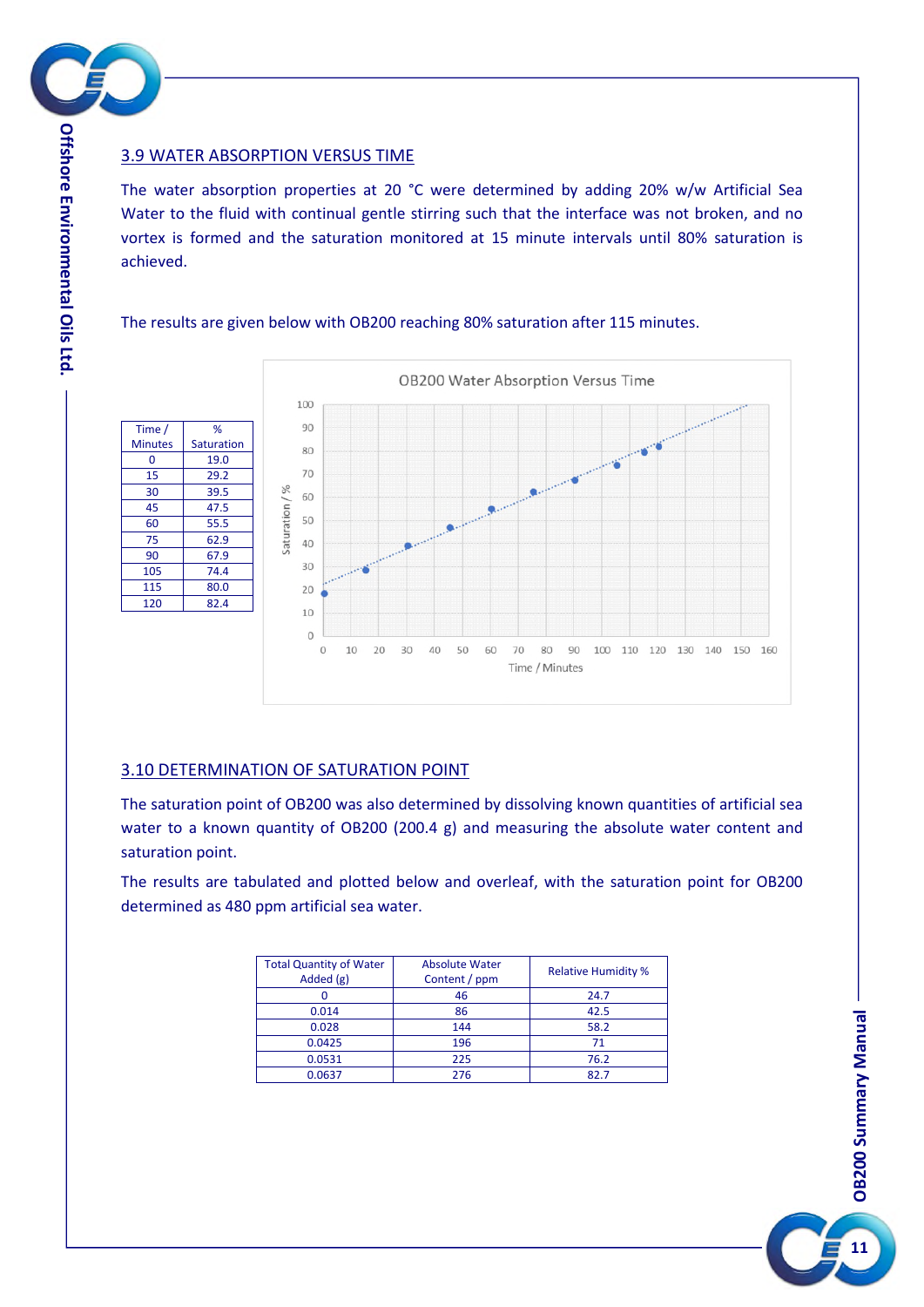

**viro n m e ntal**

**Oils**

**Ltd.**



#### 3.11 DEWATERING CAPABILITY OF SYNTHETIC FLUID.

The purpose of this test is to verify that the moisture absorption process is reversible.

Water content (ppmw) and % saturation is measured by suitable methods; the testing was carried out using a Pall HPN021 oil drying unit, with a fluid flow rate of 21 L min-1 and a typical vacuum of 0.7 Bar. The moisture level equivalent to 80% saturation of OB200 was determined as 480 ppm water, with 30% saturation equivalent to 57 ppm water. The fluid was run through the drying equipment at 20  $°C$  ( $±$ 5  $°C$ ), and samples taken periodically for % saturation, using the moisture sensor and water content (ppmw). Testing was undertaken in triplicate with all three runs showing that OB200 comfortably meets the acceptance criteria laid out in API 17F as the water content is reduced from >80% saturation to <30% saturation within the 35 cycle limit.

#### 3.12 FILTERABILITY.

300 ml (18.3 in<sup>3</sup>) of control fluid is filtered under specified conditions through a 0.8 µm filter membrane at a controlled pressure drop of 0.05 MPa (7.25 psi). Filterability is calculated from the ratio of filtration near the start of filtration, to the filtration rate at specified higher filtered volume.

The results for OB200 are tabulated below and show that both the dry and wet oil exceed the requirements required in API 17F. Indeed, both the wet and dry oil give filterability results > 80%.

| <b>Fluid</b>                          | Test 1 | Test 2 | Test 3 | <b>Average Filterability</b> | <b>API 17F</b> |
|---------------------------------------|--------|--------|--------|------------------------------|----------------|
| <b>OB200 (dry)</b>                    | 98.1%  | 99.6%  | 99.7%  | 99.1%                        | Pass           |
| <b>OB200 (wet)</b><br>+0.5% Sea Water | 94.0%  | 94.4%  | 93.5%  | 94.0%                        | Pass           |